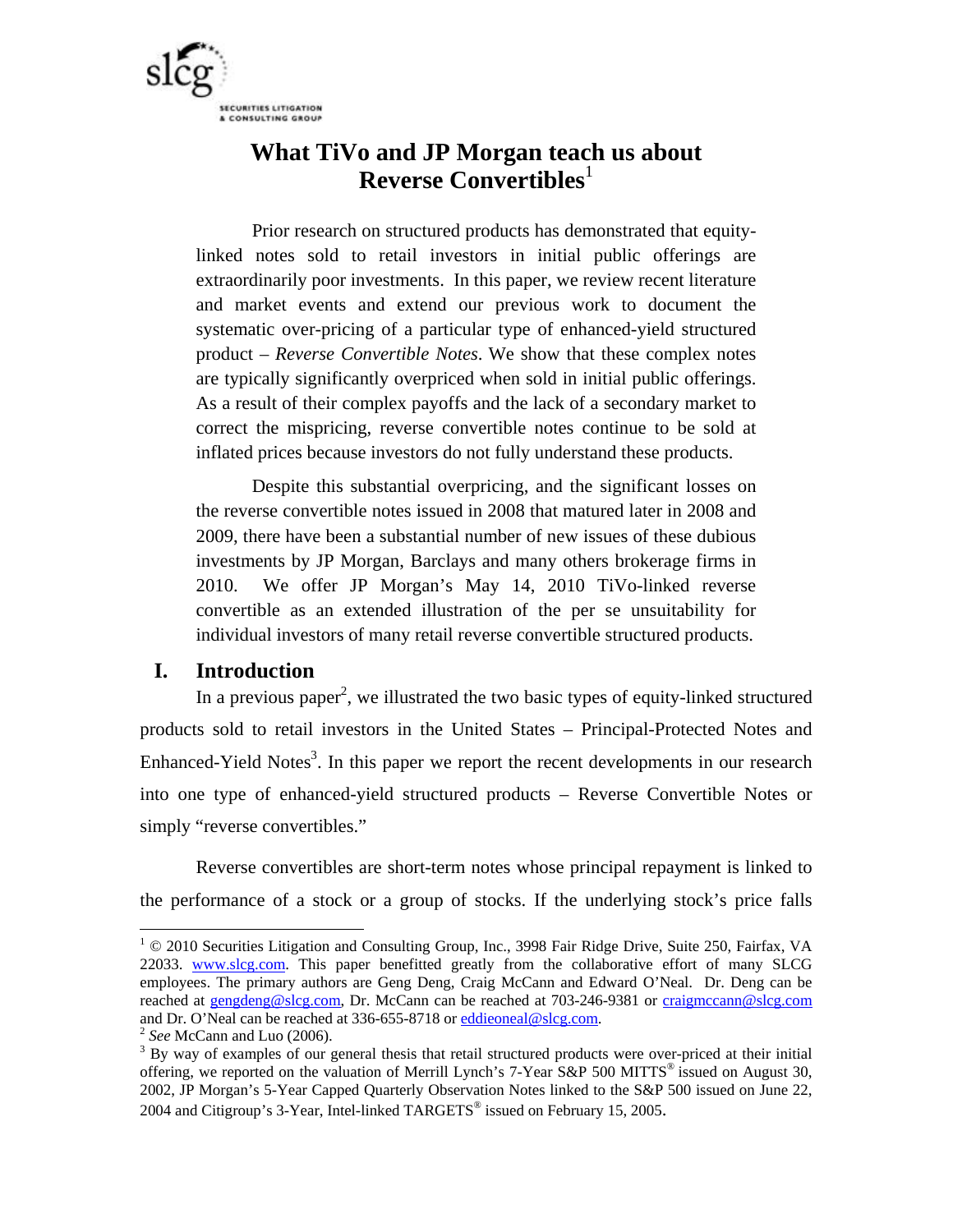below a pre-specified level during the term of the note, investors may receive substantially less than the face value of the notes. Reverse convertibles tend to pay higher coupon rates than traditional notes because they expose investors to much more risk. Whereas the buy and hold investor in a traditional short term note is only exposed to the issuer's credit risk, investors in reverse convertibles are also exposed to the risk of a decline in the price of the reference security. Reverse convertibles are fundamentally notes with embedded short put options. Investors in reverse convertibles are partially compensated for the risk of the embedded short put options with higher periodic coupons. The risk of these embedded short put options was realized by many investors in late 2008 and early 2009 as the notes matured after substantial stock market declines.

We study reverse convertibles because they are common, simple to replicate and value, and because they provide insight into the pricing and sales practices of other equity-linked structured products. We conclude that reverse convertibles sold to retail investors in initial public offerings were dominated by other readily available investments and so are *per se* unsuitable.4

Our research is consistent with Henderson and Pearson (2010) who estimate that investors who purchased an aggregate of \$2 billion of short-term SPARQS® reverse convertibles from Morgan Stanley in 69 offerings from 2001 to 2005 paid on average 8% more than the securities' true value. Henderson and Pearson (2010) also document that the overpricing in the  $SPAROS^{\circledcirc}$  offerings resulted in significant investor losses compared to a direct investment in the reference stock or basket of stocks. They conclude *"it seems unlikely that investor purchases of structured equity products can be explained by any plausible normative model of the behavior of rational investors."*<sup>5</sup> More plainly, no rational and informed investor would buy these products.

Reverse convertibles have received a lot of attention lately both in the academic literature and in the popular press. For example, a 2009 Wall-Street Journal article<sup>7</sup> raises the concern of whether investors fully comprehend the complexity of these

 4 See also Laise (Wall Street Journal 2006) and Fisher (Forbes 2006).

<sup>5</sup>*See* Henderson and Pearson (2010), page 4. <sup>6</sup> *See* Bethel and Ferrell (2007) for a review of the literature. 7 *See* Light (Wall Street Journal 2009).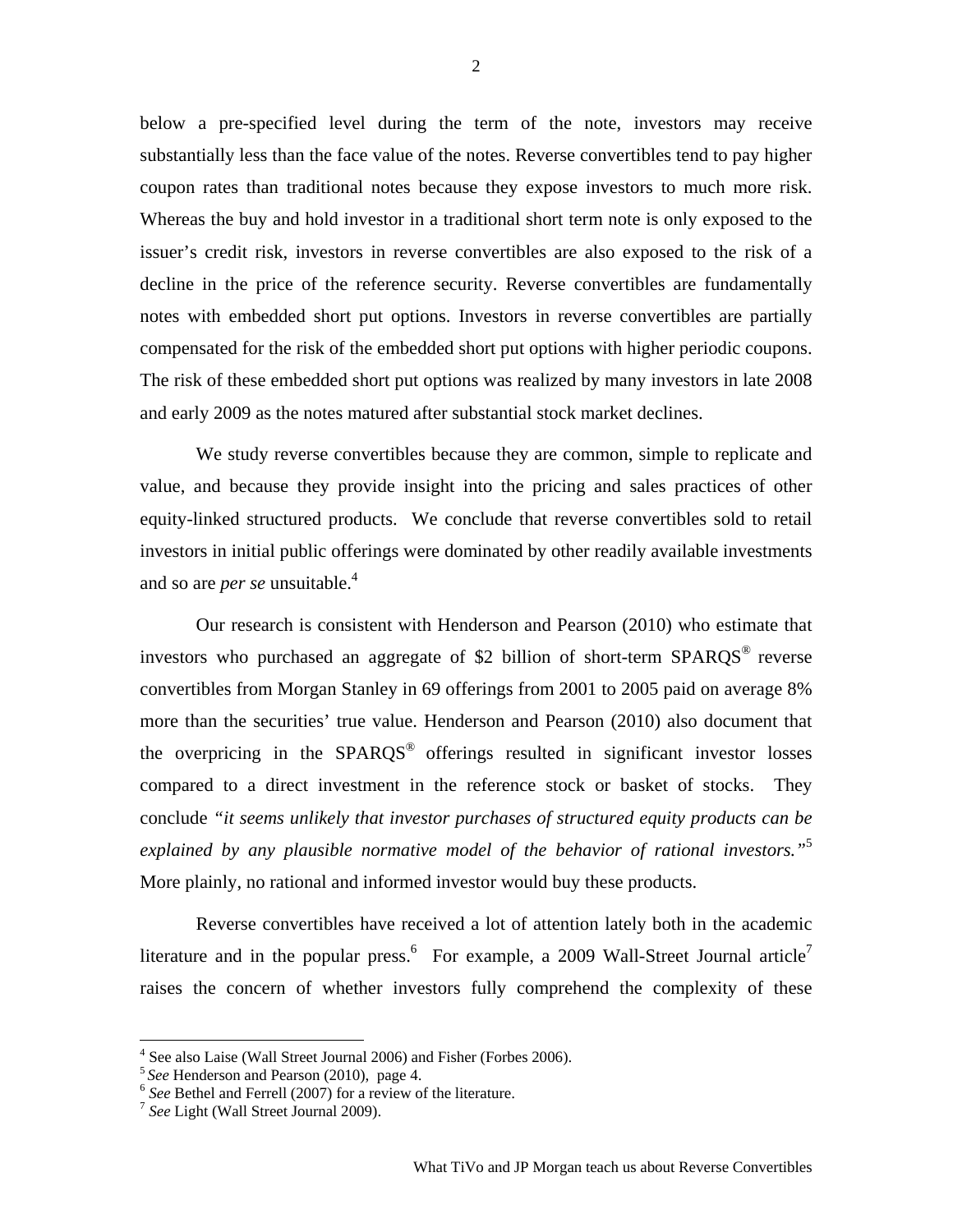investments and whether the brokers selling them fully explain the complexity and structure of these products to the investors.

Regulators have been paying attention to these products as well. The Financial Industry Regulatory Authority (FINRA) fined H&R Block in 2010 for failing to create adequate procedures for supervising sales of reverse convertibles to retail customers and fined and suspended H&R Block broker Andrew MacGill for selling unsuitable reverse convertibles to a retired couple. FINRA Chairman Richard Ketchum commented, *"Reverse convertibles are complex investments which, like many structured products, often entail significant risk of loss. For the typical retail investor, for instance, it would be unwise to put a significant portion of life savings into riskier structured products such*  as reverse convertibles.<sup>"8</sup> FINRA followed by issuing an "Investor Alert"<sup>9</sup> and a "Regulatory Notice"<sup>10</sup> to highlight these concerns.

In the next section, we illustrate the basic problems with reverse convertibles using a recently issued JP Morgan note linked to the price of TiVo stock. We follow this example with a more general discussion of the types of reverse convertibles sold to retail investors in the United States.

### **II. Case Study – JPMorgan's TiVo Reverse Convertible**

#### **A. TiVo's stock price reflected patent litigation success and failure**

TiVo, Inc. ("TiVo") manufactures and sells digital video recorders, or DVRs, that allow users to record and playback cable television shows at a later time.

In recent years TiVo's stock price has been largely determined by the evolution of TiVo's protracted patent infringement litigation with Dish Network Corp. and its parent EchoStar Communications Corp. On June 3, 2009 TiVo's stock price increased by 43% in response to news that a federal court found that EchoStar was continuing to infringe on TiVo's patents despite an earlier injunction and awarded TiVo an additional \$103 million in damages. A month later on July 3, 2009 EchoStar was granted a temporary injunction allowing its customers to continue to use EchoStar's infringing DVRs. This decision

<sup>8</sup> www.finra.org/Newsroom/NewsReleases/2010/P120914

<sup>9</sup> www.finra.org/Investors/ProtectYourself/InvestorAlerts/Bonds/P120883

<sup>&</sup>lt;sup>10</sup> FINRA Regulatory Notice 10-09, "Reverse Convertibles", February 2010.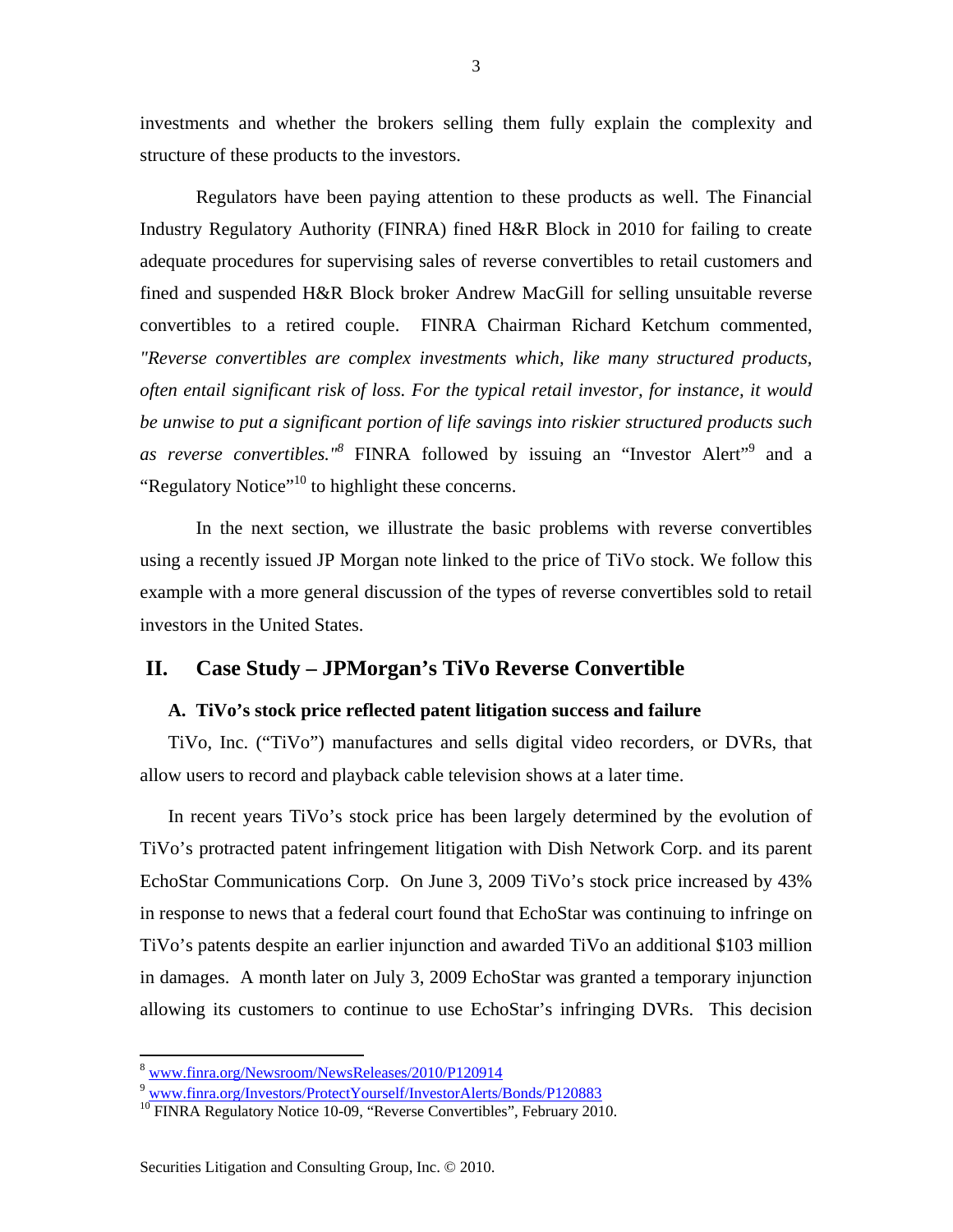weakened TiVo's bargaining position with EchoStar and TiVo's stock price fell 17%. On March 4, 2010 an appeals court affirmed an earlier \$200 million judgment in favor of TiVo and TiVo's stock price closed at \$16.53 - up 62% from its \$10.21 closing stock price the day before. See Figure 1.

**Figure 1: TiVo Closing Stock Price, January 1, 2009 to June 18, 2010.** 

The three largest one-day changes in TiVo's stock price were all in response to developments in TiVo's patent infringement litigation with two competitors, Dish Network and EchoStar Communications.



#### **B. JP Morgan sells investors a bet on TiVo's litigation fortunes.**

On May 14, 2010, JPMorgan Chase & Co. issued \$800,000 in notes linked to the price of TiVo's common stock.<sup>11</sup> The notes mature on July 15, 2010 and pay an annualized coupon of 64.25%. On July 15, 2010, in addition to coupon payments, investors in the TiVo-linked note will receive either \$1,000 or the market value of 59.24 TiVo shares if it is less than \$1,000 and TiVo's stock price ever declines below \$12.66 during the note's two-month term.<sup>12</sup> Thus, unlike a traditional note, reverse convertibles

<sup>&</sup>lt;sup>11</sup> The note was priced on May 11, 2010 to settle on May 14, 2010. *See SEC filing* www.sec.gov/Archives/edgar/data/19617/000119312510119097/d424b2.htm

<sup>&</sup>lt;sup>12</sup> \$12.66 is 75% of TiVo's \$16.88 closing stock price on May 11, 2010 when JPMorgan set the terms of the TiVo-linked note. The \$1,000 offering price was equal to the value if 59.24 shares of TiVo stock.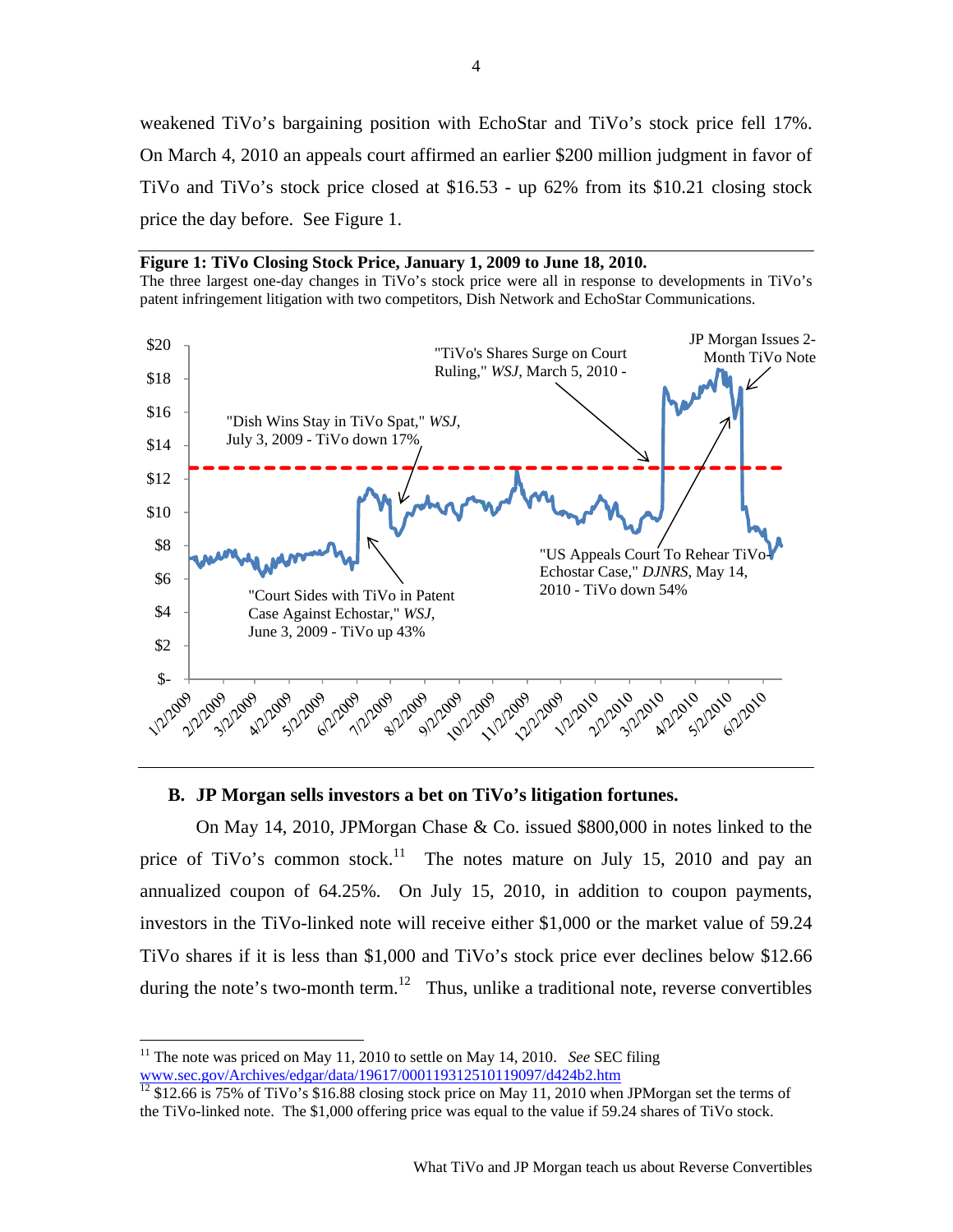like this TiVo-linked note sometimes pay less than the face value of the note at maturity and investors must be fully compensated for this risk with higher coupon rates if the structured product is fairly priced. The high coupon rate on the TiVo-linked note only partially compensates investors for the risk they will receive less than \$1,000 at maturity.

Prior to March 4, 2010, TiVo's stock price had not closed above the note's \$12.66 trigger price since July 14, 2003 and had closed below \$12.66 on 99.8% of the days in the almost 10 years since November 20, 2000. The March 4, 2010 opinion which was being appealed accounted for a large fraction of TiVo's \$18 stock price and all of its excess over \$12.66. Moreover, excluding the daily returns on June 3, 2009, July 3, 2009 and March 4, 2010, the annualized standard deviation of TiVo's daily returns over the prior year was only 42.6%. Thus, it was extremely unlikely that TiVo's stock price would fall below \$12.66 within two months absent a major reversal in TiVo's patent litigation with EchoStar. Therefore, JP Morgan's TiVo-linked note was simply a bet on whether TiVo would suffer a major litigation setback between May, 14, 2010 and July 15, 2010. The stylized payoffs to this bet are listed in Table 1.

| Table 1                                            |           |           |  |  |  |
|----------------------------------------------------|-----------|-----------|--|--|--|
| Summary payoffs to the stylized bet with JP Morgan |           |           |  |  |  |
| <b>Adverse Litigation Development?</b>             |           |           |  |  |  |
| N <sub>0</sub><br>Yes                              |           |           |  |  |  |
|                                                    |           |           |  |  |  |
| Coupons                                            | \$100     | \$100     |  |  |  |
| <b>Maturity Payment</b>                            | \$1,000   | \$600     |  |  |  |
| <b>Total Payments</b>                              | \$1,100   | \$700     |  |  |  |
| Less Issue Price                                   | $-$1,000$ | $-$1,000$ |  |  |  |
| Net Payoff                                         | \$100     | $-$ \$300 |  |  |  |

 TiVo's stock price prior to the March 4, 2010 court decision had been around \$10 for many years and \$10 likely represents an upper bound on what the stock price would be if the March 4, 2010 decision was substantially undermined. We assume for simplicity that the note converts into 60 shares of TiVo stock and that JP Morgan's credit risk and the time value of money over the two-month term of the note is negligible. With these simplifying assumptions, investing in the JP Morgan note is equivalent to agreeing to pay JP Morgan at least \$400 if the March 4, 2010 decision was substantially undermined in exchange for a \$100 payment from JP Morgan.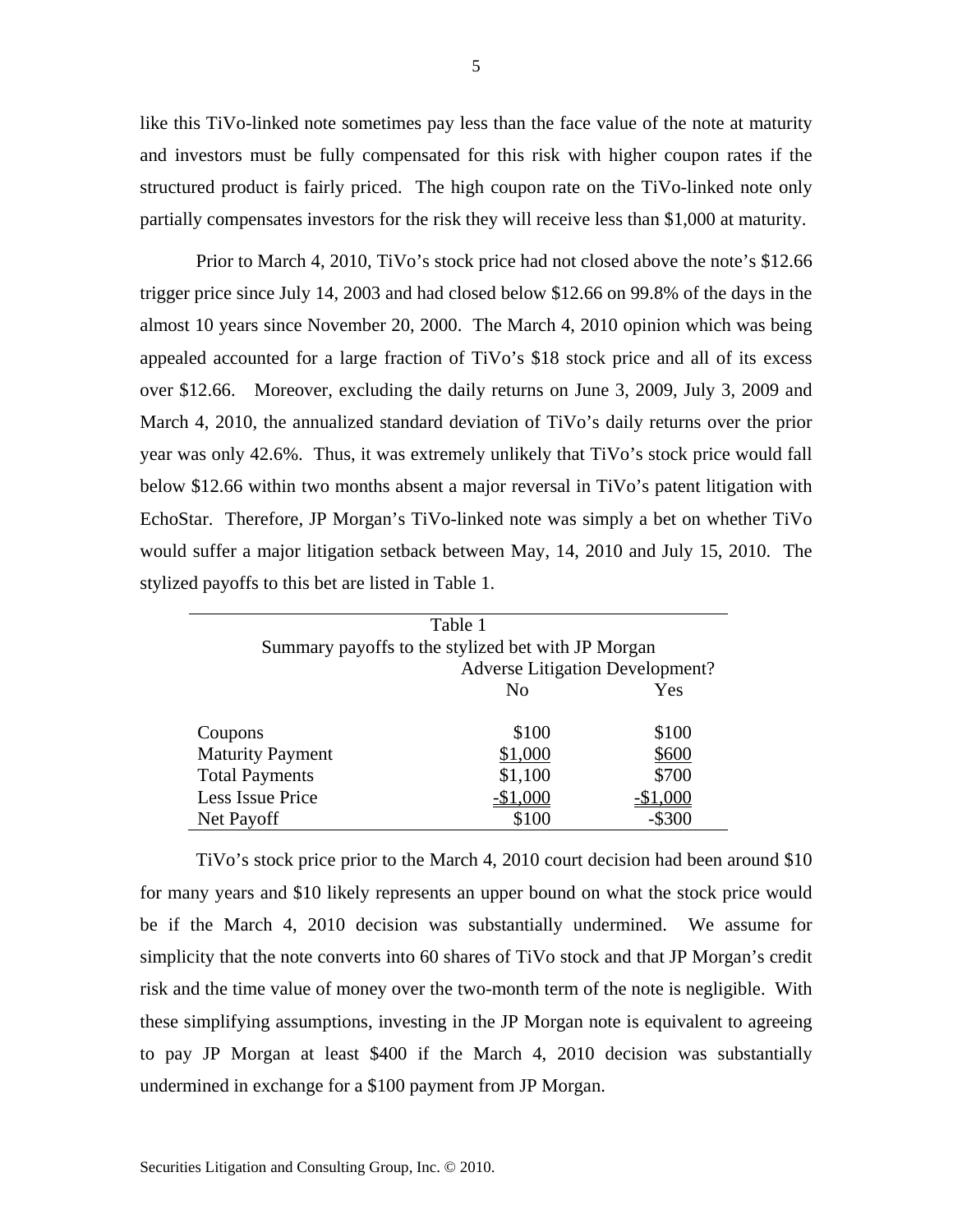Unfortunately for investors who took this bet with JP Morgan, on the same day the TiVo-linked note offering settled, an Appeals Court reversed the March 4, 2010 decision and TiVo's stock price dropped 42%. On the very first day the \$1,000 notes became almost certain to convert into 59.2417 shares of TiVo stock that were then worth only \$601.90, and which continued to decline such that by the reverse convertible's Observation Date, July 12, 2010, the Maturity Payment was only \$474.53 per \$1,000 face value. Ultimately, investors paid \$525.47 to settle the wager with JP Morgan for which they were paid \$107.08.

This JP Morgan note highlights many of the worst features of reverse convertibles. 1) Brokerage firms link reverse convertibles to extremely volatile stocks, making the embedded short put options extremely costly to investors and valuable to the brokerage firms. 2) Brokerage firms have much better information than retail investors about the events which will trigger the destructive conversion of the notes into shares of depreciated stock. 3) Brokerage firms significantly overcharge retail investors for reverse convertibles because they fail to compensate investors for the risks of the embedded put options and the issuers' credit risk. 4) As a direct result of their high hidden costs and short maturities, reverse convertibles typically have *negative* expected returns.

While TiVo had not been an unusually volatile stock for the past five years, the March 4, 2010 court opinion created significant short term uncertainty about the value of TiVo stock. Over the 12 months prior to May 14, 2010, excluding the three critical litigation-related dates identified in Figure 1, TiVo's stock price had a historical volatility of only 42.6%. Sophisticated market professionals recognized a decision was imminent and could have a dramatic impact on TiVo's stock price. TiVo's short term implied volatility nearly doubled in the two weeks prior to JP Morgan's note offering and declined quickly after the May 14, 2010 court decision.

Even knowing that TiVo's short term implied volatility was unusually high wouldn't fully convey the significant risk of JP Morgan's reverse convertible since the embedded put option was nearly binary. Either TiVo would continue to be worth about \$18 per share over the next couple of months or it would drop back to \$10 per share or less. There was a substantial likelihood that EchoStar's petition would be successful and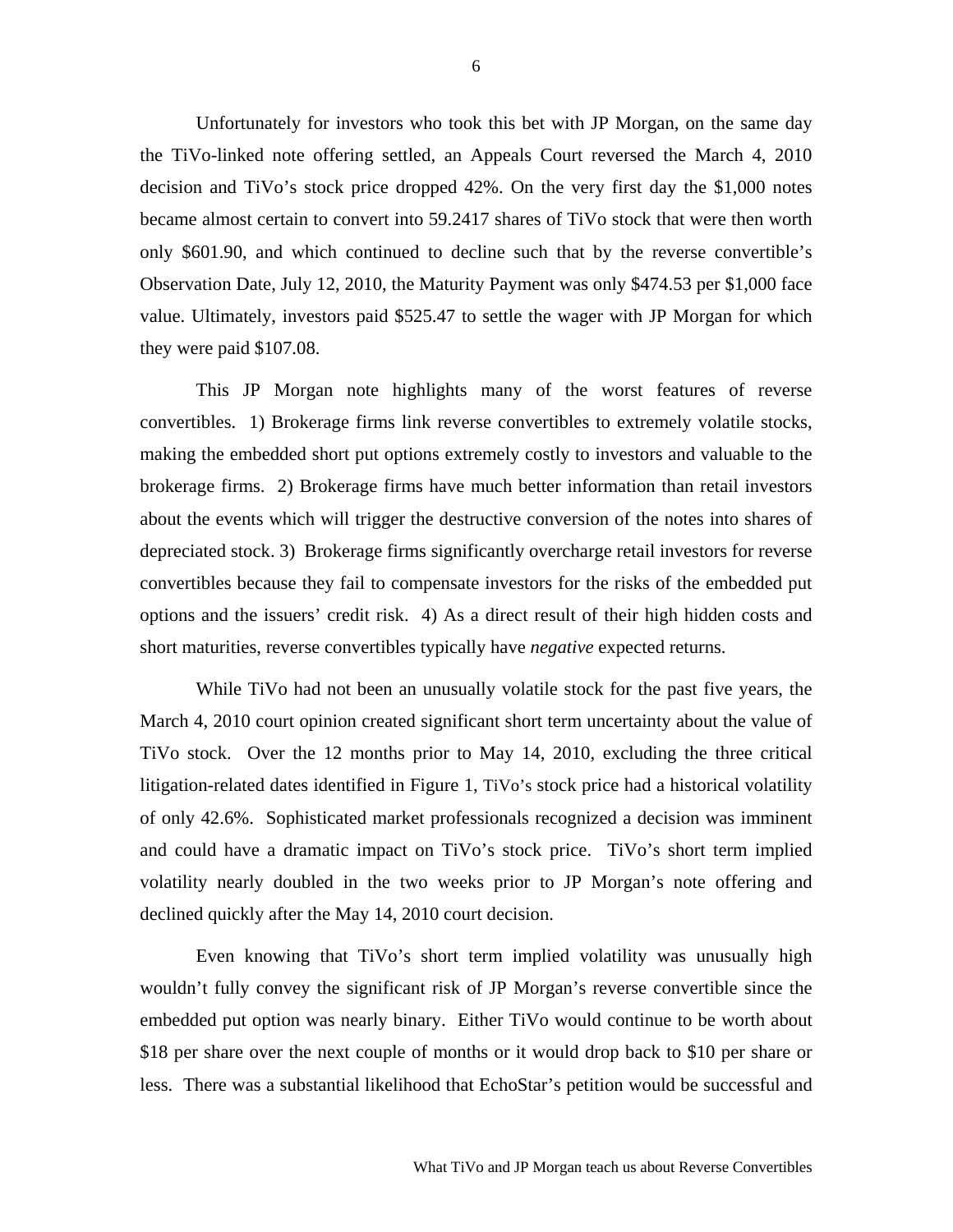a successful petition would almost certainly cause TiVo's stock price to drop below the note's \$12.66 trigger price resulting in substantial investor losses. JP Morgan's prospectus didn't tell investors about EchoStar's pending petition to have the court reconsider its March 4, 2010 ruling even though the only way for the note to convert into TiVo stock and for investors to lose money was if EchoStar's petition was successful. The prospectus only offered the uninformative boilerplate statement, "*Since its inception, the reference stock has experienced significant fluctuations*".

### **C. JP Morgan overcharged for the TiVo litigation bet and other reverse convertibles**

JP Morgan significantly overcharged investors for the TiVo-linked note. Bloomberg valued the note at only \$945 per \$1,000 and we value it between \$945 and \$960 depending on the volatility assumed.<sup>13</sup> Part of the \$40 to \$55 overcharge was the \$17.50 selling concession that the underwriter, JPMorgan Chase, paid on a note that matured in only two months. On an annualized basis, the selling concession was 10.05%. In addition to steep selling concessions, other hidden embedded costs make reverse convertibles like this note worth much less than their offering price.

The JP Morgan note's \$945 fair value on the issue date is the \$106.94 present discounted value of the coupon payments to be received during the term of the note and the \$838.06 present discounted value of the \$839.60 expected maturity payment to be received on July 15, 2010. The \$839.60 expected maturity payment is the weightedaverage of a) \$1,000 received if the note does not convert into TiVo stock and b) the \$652.14 expected value of 59.24 shares of TiVo stock if the note does convert, weighted by the likelihood of a) and b).14 *See* Table 2.

<sup>&</sup>lt;sup>13</sup> See Faux (Bloomberg 2010).

<sup>&</sup>lt;sup>14</sup> The probability of the note converting and the average payment given the note converts are calculated from Monte Carlo simulations based on implied volatilities derived from prices of options on TiVo stock.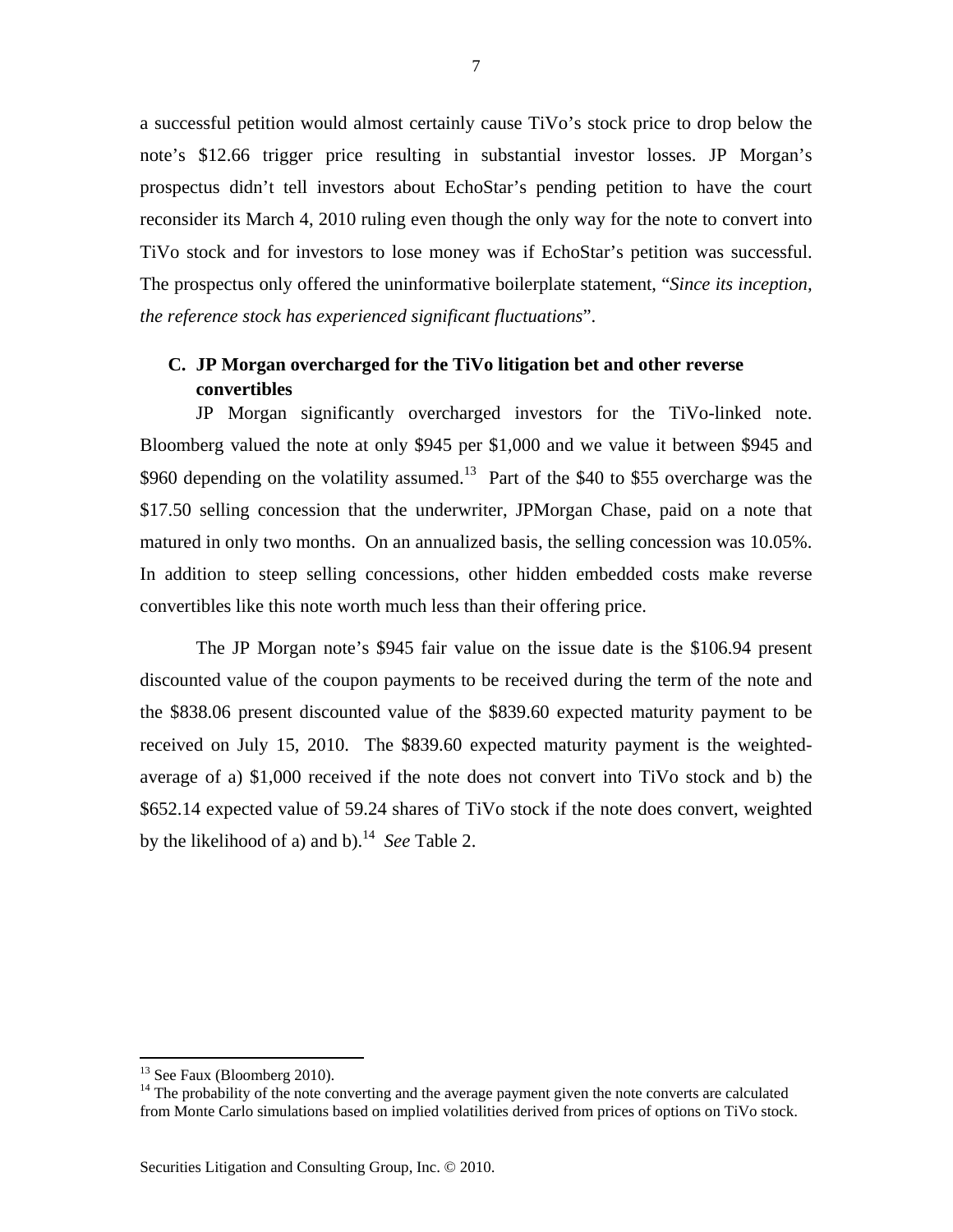|                                                  | Table 2                              |                                            |          |          |  |  |  |
|--------------------------------------------------|--------------------------------------|--------------------------------------------|----------|----------|--|--|--|
|                                                  | JP Morgan's TiVo Reverse Convertible |                                            |          |          |  |  |  |
|                                                  |                                      | <b>Issue Date Present and Future Value</b> |          |          |  |  |  |
|                                                  |                                      |                                            | Future   | Present  |  |  |  |
|                                                  |                                      |                                            | Value    | Value    |  |  |  |
| <b>Coupons Payments</b>                          |                                      |                                            | \$107.10 | \$106.94 |  |  |  |
| <b>Expected Maturity Payment</b>                 | Payment                              | Probability                                |          |          |  |  |  |
| Doesn't Convert                                  | \$1,000.00                           | 54%                                        | \$538.90 |          |  |  |  |
| Converts                                         | \$652.14                             | 46%                                        | \$300.70 |          |  |  |  |
|                                                  |                                      |                                            | \$839.60 | \$838.06 |  |  |  |
| \$945.00<br>\$946.70<br>TiVo Reverse Convertible |                                      |                                            |          |          |  |  |  |

On the date JP Morgan issued this note, the *future expected* value of the coupon payments plus the expected maturity payment was only \$946.70. That is, JP Morgan sold investors a note for \$1,000 that exposed investors to substantial risks and yet had an expected total repayment of only \$946.70 when it was scheduled to mature in 2 months. This note's -5.33% 2-month expected return amounts to a -28% annualized expected return and clearly demonstrates that this investment was per se unsuitable.<sup>15</sup>

We report the breakdown of the value of JP Morgan's TiVo reverse convertible into the value of the unsecured note and the value of the embedded option in Table 3. The component was worth \$1,105.11 because of the very high coupon and the put option was worth -\$160.11. Investors who purchased this reverse convertible failed to appreciate the put option's cost.

| Table 3                              |            |  |  |  |
|--------------------------------------|------------|--|--|--|
| JP Morgan's TiVo Reverse Convertible |            |  |  |  |
| Note and Option Value                |            |  |  |  |
|                                      | Value      |  |  |  |
| <b>Coupon Payments</b>               | \$106.94   |  |  |  |
| <b>Note Maturity Payment</b>         | \$998.17   |  |  |  |
| Note                                 | \$1,105.11 |  |  |  |
| Put Option                           | $-$160.11$ |  |  |  |
| <b>TiVo Reverse Convertible</b>      | \$945.00   |  |  |  |

<sup>&</sup>lt;sup>15</sup> Some care is required when interpreting expected returns calculated "in the risk neutral world." These negative expected returns should be compared to the risk free rate of return. Incorporating the equity risk premium and the note's equity exposure would not change the \$945.00 valuation but would increase the expected future value one or two percent.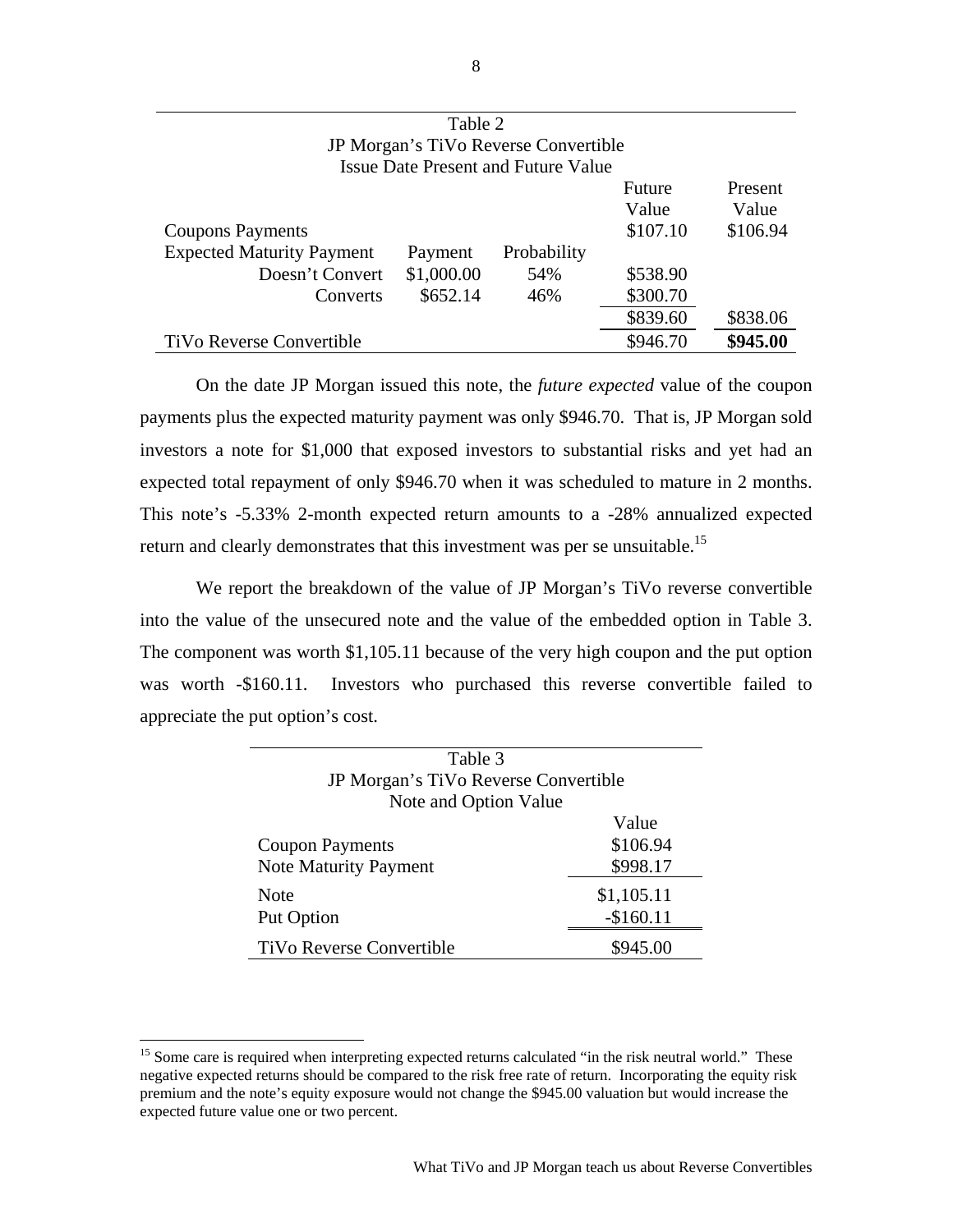The TiVo-linked reverse convertible was not the only problematic structured product recently issued by JP Morgan. In 2010, JP Morgan issued at least 558 structured products, 280 of which were reverse convertibles linked to individual stocks or indices. The average issue date value of JP Morgan's recent reverse convertibles is only \$957.7 per \$1,000. The linked stock price has fallen below the trigger level in 67 of the 280 reverse convertibles issued by JP Morgan. *See* Table 4.

| Table 4                                 |                 |  |  |  |
|-----------------------------------------|-----------------|--|--|--|
| <b>JP Morgan's Reverse Convertibles</b> |                 |  |  |  |
| January 1, 2010 to December 31, 2010    |                 |  |  |  |
| Number of Issues                        | 280             |  |  |  |
| <b>Aggregate Offering Value</b>         | \$189.3 million |  |  |  |
| <b>Average Implied Volatility</b>       | 45.80%          |  |  |  |
| Average Issue Date Value per \$1,000    | \$957.7         |  |  |  |
| Number Already Breaching Trigger        |                 |  |  |  |

#### **D. Barclays also issued a TiVo-linked reverse convertible**

JP Morgan was not the only brokerage firm to issue a short-term reverse convertible linked to TiVo's stock after the March 4, 2010 court ruling caused TiVo's stock price to increase dramatically. Barclays issued a similar reversed convertible on April 30, 2010.<sup>16</sup> Barclays' TiVo-linked reverse convertible was worth only \$915.42 when Barclays sold it to retail investors. See Table 5 and 6.

| Table 5<br>Of Barclay's TiVo Reverse Convertible |            |                                            |                            |                  |  |
|--------------------------------------------------|------------|--------------------------------------------|----------------------------|------------------|--|
|                                                  |            | <b>Issue Date Present and Future Value</b> |                            |                  |  |
| <b>Coupons Payments</b>                          |            |                                            | Future<br>Value<br>\$45.00 | Present<br>Value |  |
| <b>Expected Maturity Payment</b>                 | Payment    | Probability                                |                            |                  |  |
| Doesn't Convert                                  | \$1,000.00 | 59.5%                                      | \$594.80                   |                  |  |
| Converts                                         | \$685.72   | 40.5%                                      | \$277.85                   |                  |  |
|                                                  |            |                                            | \$872.65                   |                  |  |
| <b>TiVo Reverse Convertible</b>                  |            |                                            | \$917.69                   | \$915.42         |  |

The Barclays TiVo-linked note was worth even less than the JP Morgan note because the Barclays note only paid an 18% annualized coupon which provided very little compensation for the embedded put option on TiVo stock. Barclays also did not tell investors about EchoStar's pending petition to have the court reconsider the March 4,

<sup>&</sup>lt;sup>16</sup> www.sec.gov/Archives/edgar/data/312070/000119312510099015/d424b2.htm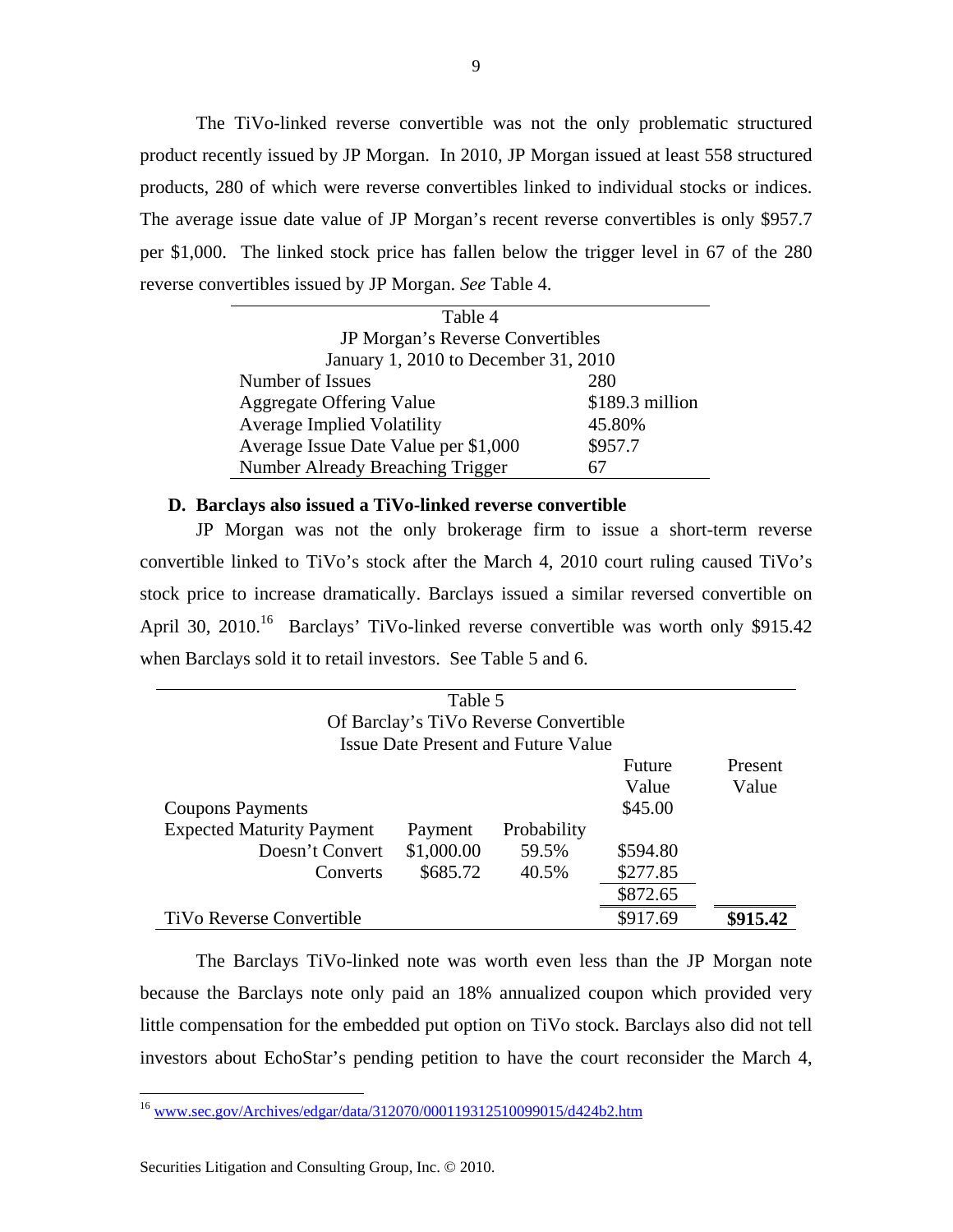2010 ruling that had caused TiVo's stock price to rise from \$10 to \$18 even though there was a substantial likelihood that EchoStar's petition would be successful and a successful petition would almost certainly cause TiVo's stock price to drop below the note's trigger price resulting in substantial investor losses.<sup>17</sup>

| Table 6                            |            |  |  |  |
|------------------------------------|------------|--|--|--|
| Barclay's TiVo Reverse Convertible |            |  |  |  |
| Note and Option Value              |            |  |  |  |
|                                    | Value      |  |  |  |
| <b>Coupon Payments</b>             | \$44.93    |  |  |  |
| <b>Note Maturity Payment</b>       | \$997.53   |  |  |  |
| <b>Note</b>                        | \$1,042.46 |  |  |  |
| Put Option                         | $-$127.04$ |  |  |  |
| <b>TiVo Reverse Convertible</b>    | \$915.42   |  |  |  |

In 2010, Barclays issued at least 1631 structured products – 1253 of which were reverse convertibles linked to individual stocks or indices. The average issue date value of Barclays' 2010 reverse convertibles is only \$932.0 per \$1,000. The linked stock price has fallen below the trigger level in 339 of the 1,253 notes. *See* Table 7.

| Table 7                              |                |  |  |  |
|--------------------------------------|----------------|--|--|--|
| Barclays' Reverse Convertibles       |                |  |  |  |
| January 1, 2010 to December 31, 2010 |                |  |  |  |
| Number of Issues                     | 1,253          |  |  |  |
| Aggregate Offering Value             | \$1.64 billion |  |  |  |
| <b>Average Implied Volatility</b>    | 45.8%          |  |  |  |
| Average Issue Date Value per \$1,000 | \$932.0        |  |  |  |
| Number Already Breaching Trigger     | 339            |  |  |  |

### **III. Three Reverse Convertibles Types**

Reverse convertibles have been sold by many different brokerage firms in addition to JP Morgan and Barclays, including Citigroup, Morgan Stanley, Wachovia, Lehman Brothers, Royal Bank of Canada, and ABN AMRO. Although many firms have branded their reverse convertibles, most are similar in structure.

 $17$  The closing value of TiVo on the Observation Date, July, 27, 2010, was \$8.93. Ultimately, at maturity an investor receives \$503.38 per \$1,000 face value plus the total coupon payments which sum up to \$45.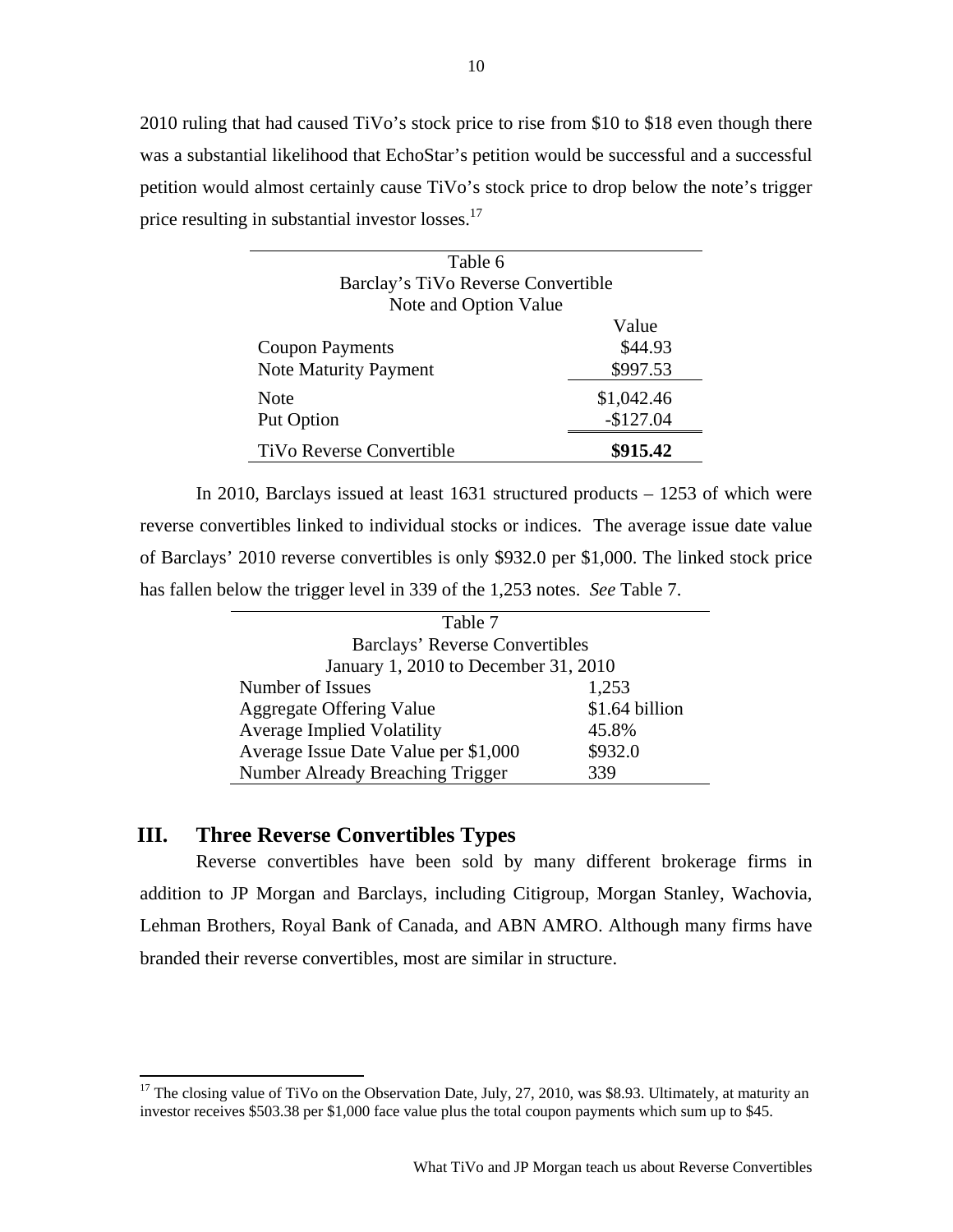#### **A. Basic Reverse Convertibles**

The basic reverse convertible design is an unsecured note issued by the brokerage firm with a short contingent put option on the referenced security. The put option can only be exercised by the brokerage firm if the referenced security's stock price falls below a threshold price at some point during the term of the note. This type of contingent option is typically referred to as a "knock-in" option. If the referenced security's price never drops below the threshold, the reverse convertible note will pay investors the face value of the note at maturity. If the price of the referenced security does drop below the threshold, the reverse convertible note will pay the lesser of the face value of the note and the market value of the number of shares of the referenced security which could have been purchased on the note's pricing date with \$1,000. *See* Figure 2.



On April 30, 2010 Barclays issued \$750,000 of reverse convertible notes referencing the common stock of the Stillwater Mining Company (ticker: SWC).<sup>18</sup> Barclays' Stillwater-linked notes were sold in \$1,000 units, matured on July 30, 2010 and paid a 12% annualized coupon. When the notes were priced, Stillwater's stock price was \$16.51 and the threshold was set at \$12.38 per share. There are three potential payouts:

1) If Stillwater's stock price does not fall below \$12.38 before July 30, 2010 investors will receive the \$1,000 face value of the note at maturity.

<sup>18</sup> www.sec.gov/Archives/edgar/data/312070/000119312510099015/d424b2.htm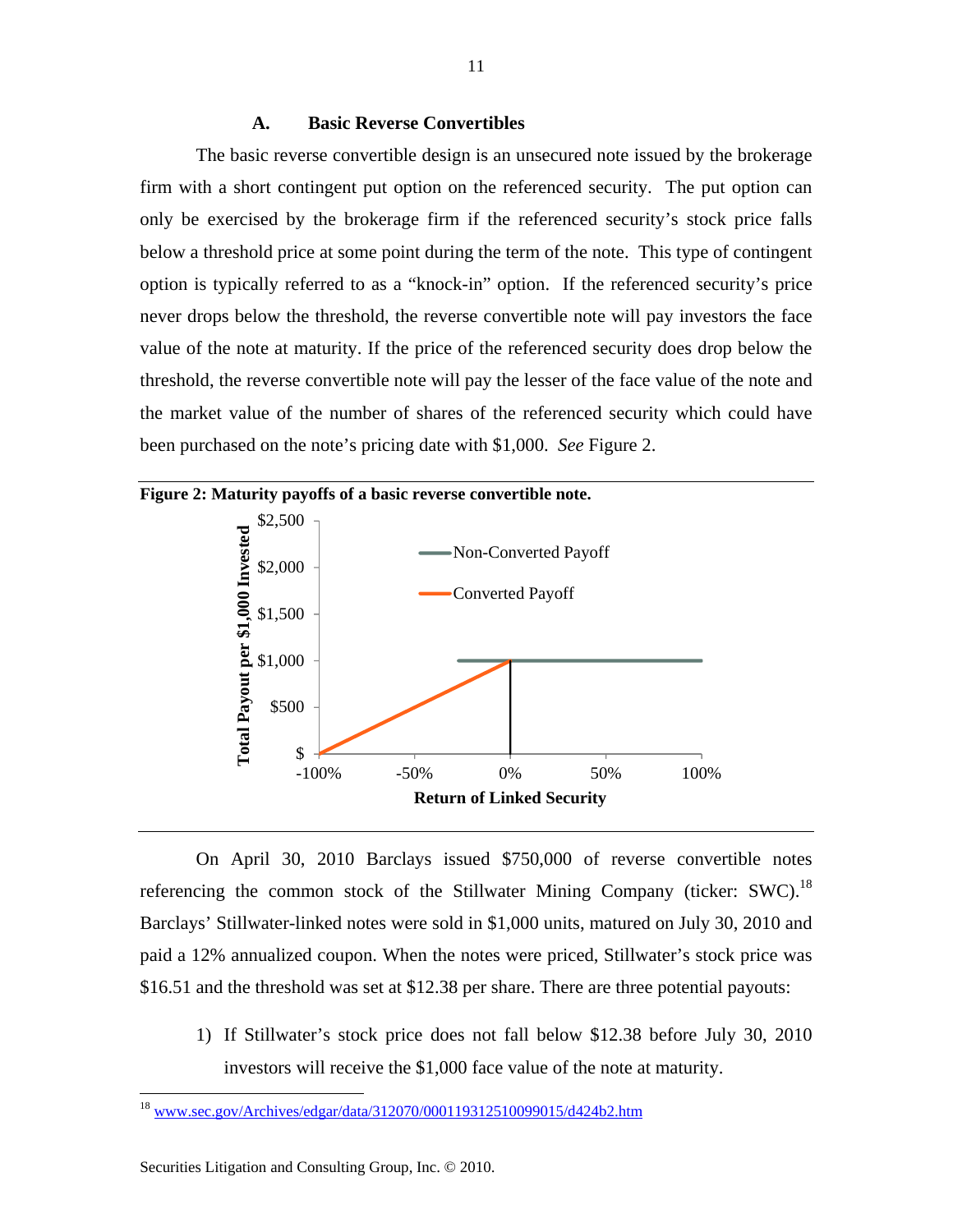- 2) If Stillwater's stock price falls below \$12.38 before July 30, but rebounds back above \$16.51 on July 30, the investors will receive the \$1,000 face value of the notes at maturity.
- 3) If Stillwater's stock price drops below \$12.38 before July 30, 2010 and is still lower than \$16.51 on July 30, investors will receive the market value of 60.57 shares of Stillwater, which will then be worth less than \$1,000.

### **B. ELKS®**

ELKS® are reverse convertibles that have a contingent forward contract, instead of a put option, attached to the issuer's note. If the reference security's price falls below the threshold price, the note effectively converts into a non-dividend-paying equity investment in the reference security and the note's payment at maturity becomes a multiple of the reference security's price on the valuation date.<sup>19</sup> *See* Figure 3.



On May 27, 2010 Citigroup issued \$11.8 million of an ELKS<sup>®</sup> reverse convertible note linked to the price of Yahoo! stock (Ticker: YHOO), with a 12% coupon and a six month term.<sup>20</sup> Citigroup issued the note when Yahoo!'s stock price was \$15.54 and set the threshold price at \$12.43 or 80% of Yahoo!'s \$15.54 initial price. This ELKS® had two potential payouts at maturity:

<sup>&</sup>lt;sup>19</sup> The multiple is equal to the face value of the note divided by the initial price of the reference security.<br><sup>20</sup> www.sec.gov/Archives/edgar/data/831001/000119312510129509/d424b2.htm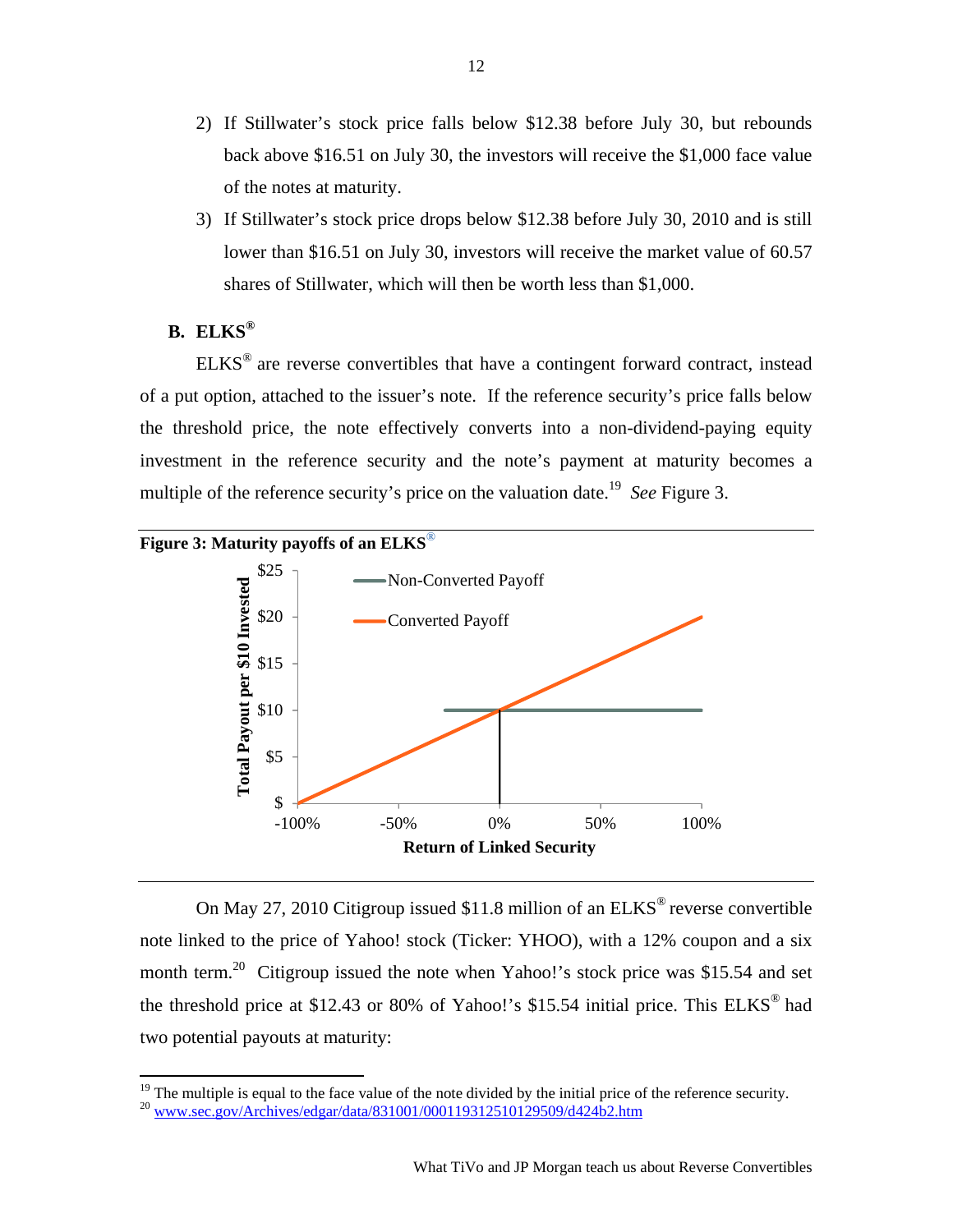- 1) If Yahoo! stock price does not fall below \$12.43 during the note's term, investors will receive the \$10 face value of the note.
- 2) If during the note's term, Yahoo!'s stock price falls below \$12.43, investors will receive the market value of 0.2681 shares of Yahoo! which may be worth more or less than \$10 depending on whether Yahoo!'s stock price is then greater or less than \$15.54.

### **C. SPARQS®**

 $SPARQS^{\circ}$  are reverse convertibles that convert from equity-like payoffs to debtlike payoffs at the discretion of the issuer. If the issuer does *not* exercise its call option, the payout will be the value the coupons paid plus the value at the valuation date of the number of the reference security's shares which could have been purchased on the structured product's offering date for the face value of the note. If the issuer does exercise the call option, the note is liquidated on the call date and investors are paid an amount so that they earn a pre-specified annualized return (the "yield to call") on the note's face value. SPARQS® are similar to basic reverse convertibles since stock and short call options have payoffs which are quite similar to notes and short put options. In both cases, investors are exposed to the downside risk of the reference security with little or no participation in the security's upside.

On March 24, 2008 Morgan Stanley issued \$20 million of a 10% coupon paying SPARQS<sup>®</sup> with a \$19.015 face value.<sup>21</sup> This note was issued with AT&T's stock as the reference stock and a term of 12 months. Morgan Stanley had the right to call the note any time during the last 6 months in exchange for a payment that would make the realized "yield-to-call" equal to 19%. This note has two potential payout scenarios:

- 1) If Morgan Stanley does *not* call the reverse convertible, the note-holder will receive coupon payments and the market value of 0.5 shares of AT&T.
- 2) If Morgan Stanley calls the reverse convertible, the note-holder will receive coupon payments due plus an amount sufficient to yield a 9.5% return (i.e., a 19% annualized return).

<sup>&</sup>lt;sup>21</sup> www.sec.gov/Archives/edgar/data/895421/000095010308000803/dp09258\_424b2-ps540.htm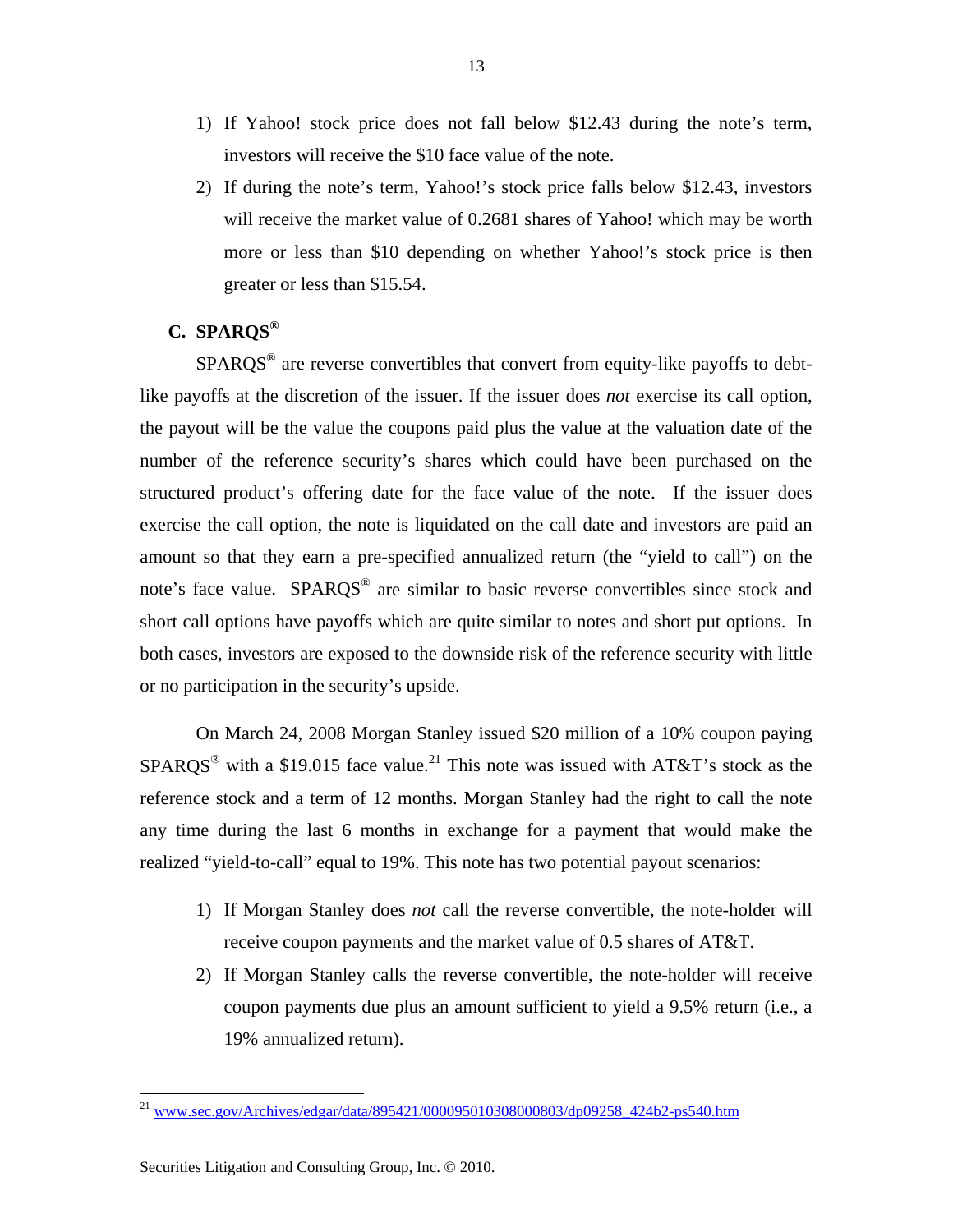We analyze 101 SPARQS<sup>®</sup> issued by Morgan Stanley since June 2001 with an aggregate size of \$2.97 billion. All are linked to the returns of single stocks. The  $SPARQS<sup>®</sup>$ 's average term is 1.1 years, with a maximum of two years. The notes' embedded call options have strike prices that generate annualized yields to call between 15% and 53% with a mean of 22.8%.

Table 8 reports summary statistics of a sample of additional reverse convertible note offerings between 2001 and 2010. Wachovia issued the most basic reverse convertibles in our sample by dollar value and Lehman Brothers issued the most by number of individual issues. Citigroup issued ELKS<sup>®</sup> until its retail brokerage unit was acquired by Morgan Stanley and now Morgan Stanley issues ELKS®. Morgan Stanley issues SPARQS®.

| Table 8<br>Additional reverse convertibles sample summary statistics       |                                   |     |         |  |  |  |
|----------------------------------------------------------------------------|-----------------------------------|-----|---------|--|--|--|
| <b>\$ Millions</b><br><b>Brand Name</b><br><b>Issues</b><br><b>Issuers</b> |                                   |     |         |  |  |  |
| <b>UBS</b>                                                                 | <b>Reverse Convertibles</b>       | 49  | \$12    |  |  |  |
| Lehman Brothers                                                            | <b>Reverse Exchangeable Notes</b> | 78  | \$53    |  |  |  |
| <b>RBC</b>                                                                 | <b>Reverse Convertibles</b>       | 43  | \$67    |  |  |  |
| <b>Morgan Stanley</b>                                                      | <b>ELKS®</b>                      | 28  | \$148   |  |  |  |
| <b>Morgan Stanley</b>                                                      | <b>Reverse Convertibles Notes</b> | 42  | \$216   |  |  |  |
| Wachovia                                                                   | <b>EYS®</b>                       | 50  | \$701   |  |  |  |
| <b>Morgan Stanley</b>                                                      | <b>SPARQS®</b>                    | 101 | \$2,970 |  |  |  |
| Citigroup                                                                  | <b>ELKS®</b>                      | 141 | \$6,375 |  |  |  |

### **IV. Valuing Reverse Convertibles**

We value a sample of 262 basic reverse convertibles, 169 ELKS<sup>®</sup> and 101  $SPAROS^{\circledcirc}$  described in Table 8 and report the results in Table 9.<sup>22</sup> All 262 basic reverse convertibles were issued at a face value of \$1,000, but our valuations show that on average they were worth substantially less than \$950. Some Lehman Brothers' reverse convertibles were worth as little as  $$779<sup>23</sup>$  On average, the reverse convertibles we analyzed paid investors including coupons much less than \$1,000. Total payments made by issuers other than Lehman ranged from \$811 per reverse convertible note to \$1041.

<sup>22</sup> *See* Deng, Guedj, Liu, Mallett, and McCann (2010) and Li (1998) for an extensive methodological discussion.

<sup>&</sup>lt;sup>23</sup> Lehman Brothers defaulted on all their 78 reverse convertibles in our sample. This highlights the inherent risk in reverse convertibles that investors may underestimate, default risk.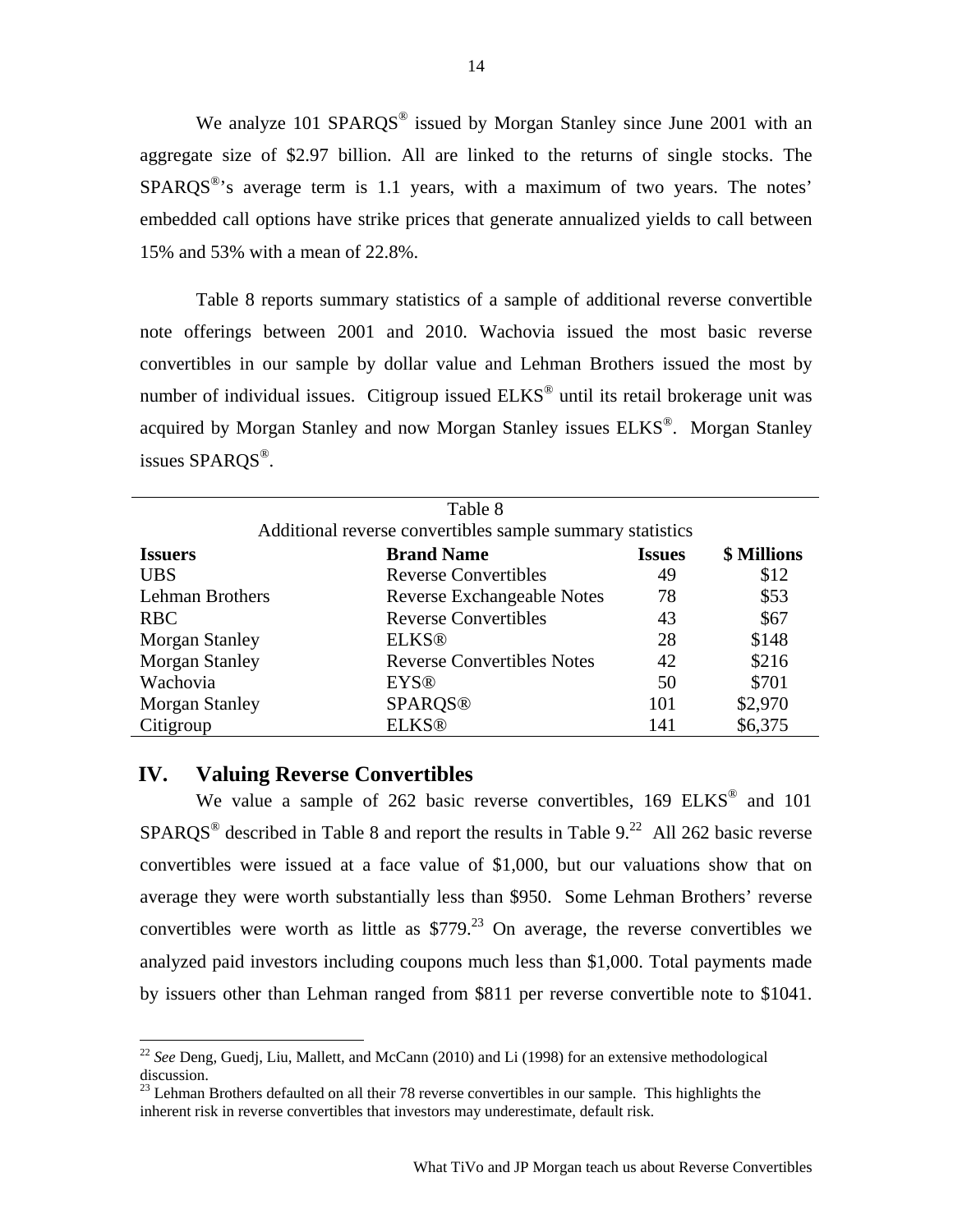We estimate the fair value of ELKS<sup>®</sup> at between \$8.66 and \$9.94 per \$10. 92 of the 96 Citigroup offerings have matured and returned an average of \$9.85 per \$10 note.

Following Henderson and Pearson (2010), we estimate the issue date valuation of SPARQS® using a finite-difference estimation method. The reverse convertibles expose investors to the downside market risk of the underlying security and the credit risk of the issuer. On average, the issue date value of the 101 SPARQS<sup>®</sup> is 93% of the SPARQS<sup>®</sup>'s issue price. The lowest issue date value is 78.6% of the issue price, and the highest issue date value is 99.4% of the issue price. Interestingly,  $SPAROS^{\circ}$  are worth less on their issue date than basic reverse convertibles or  $ELKS^{\circledast}$ , perhaps because  $SPAROS^{\circledast}$  are much more difficult to replicate and price than basic reverse convertibles or ELKS<sup>®</sup>.

|                                   |               |                | Table 9       |                                     |                   |           |
|-----------------------------------|---------------|----------------|---------------|-------------------------------------|-------------------|-----------|
|                                   |               |                |               | Reverse convertibles sample pricing |                   |           |
| <i><u><b>Issuers</b></u></i>      | <i>Issues</i> | Positive       | Price         | Average                             | Range             | Average   |
|                                   |               | returns        | <b>Issued</b> | <b>Fair Value</b>                   | <b>Fair Value</b> | Payout    |
| <b>Basic Reverse Convertibles</b> |               |                |               |                                     |                   |           |
| <b>UBS</b>                        | 49            | 44             | \$1,000       | \$948                               | \$880-\$1001      | \$1,041   |
| <b>Lehman Brothers</b>            | 78            | $\overline{0}$ | \$1,000       | \$937                               | \$779-\$987       | \$0       |
| <b>RBC</b>                        | 43            | 31             | \$1,000       | \$968                               | \$927-\$1,007     | \$975     |
| <b>Morgan Stanley</b>             | 42            | 18             | \$1,000       | \$934                               | \$879-\$960       | \$811     |
| Wachovia                          | 50            | 35             | \$1,000       | \$938                               | \$908-\$972       | \$979     |
| $ELKS^{\circledR}$                |               |                |               |                                     |                   |           |
| Citigroup                         | 141           | 102            | \$10          | \$9.5                               | $$8.66 - $9.94$   | \$9.85    |
| <b>Morgan Stanley</b>             | 28            | 22             | \$10          | \$9.5                               | $$9.09 - $9.66$   | \$10.34   |
| $SPAROS^{\circledR}$              |               |                |               |                                     |                   |           |
| <b>Morgan Stanley</b>             | 101           | <b>NA</b>      | \$100         | \$93.3                              | $$78.6 - $99.4$   | <b>NA</b> |

### **V. Risk Analysis**

Reverse convertibles expose investors to significant downside risk and limited upside potential. We develop two measures based on negative and positive semi-variance to illustrate the risk of the reverse convertible.  $24$  The first measure, Relative Downside Risk (RDR), compares the reverse convertible's risk of earning less than the risk-free rate to the reference security's risk of earning less than the risk-free rate. An RDR of 0% means that the reverse convertible's return is never less than the risk-free rate or return.

 $24$  Semi-variance is a measure of the dispersion of all observations that fall below the mean or target value of a data set. Semi-variance is similar to variance; however, it only considers observations below the mean. Hence, semi-variance provides a measure for downside risk. By neutralizing all values above the mean, or an investor's target return, semi-variance estimates the dispersion of losses that a portfolio could incur.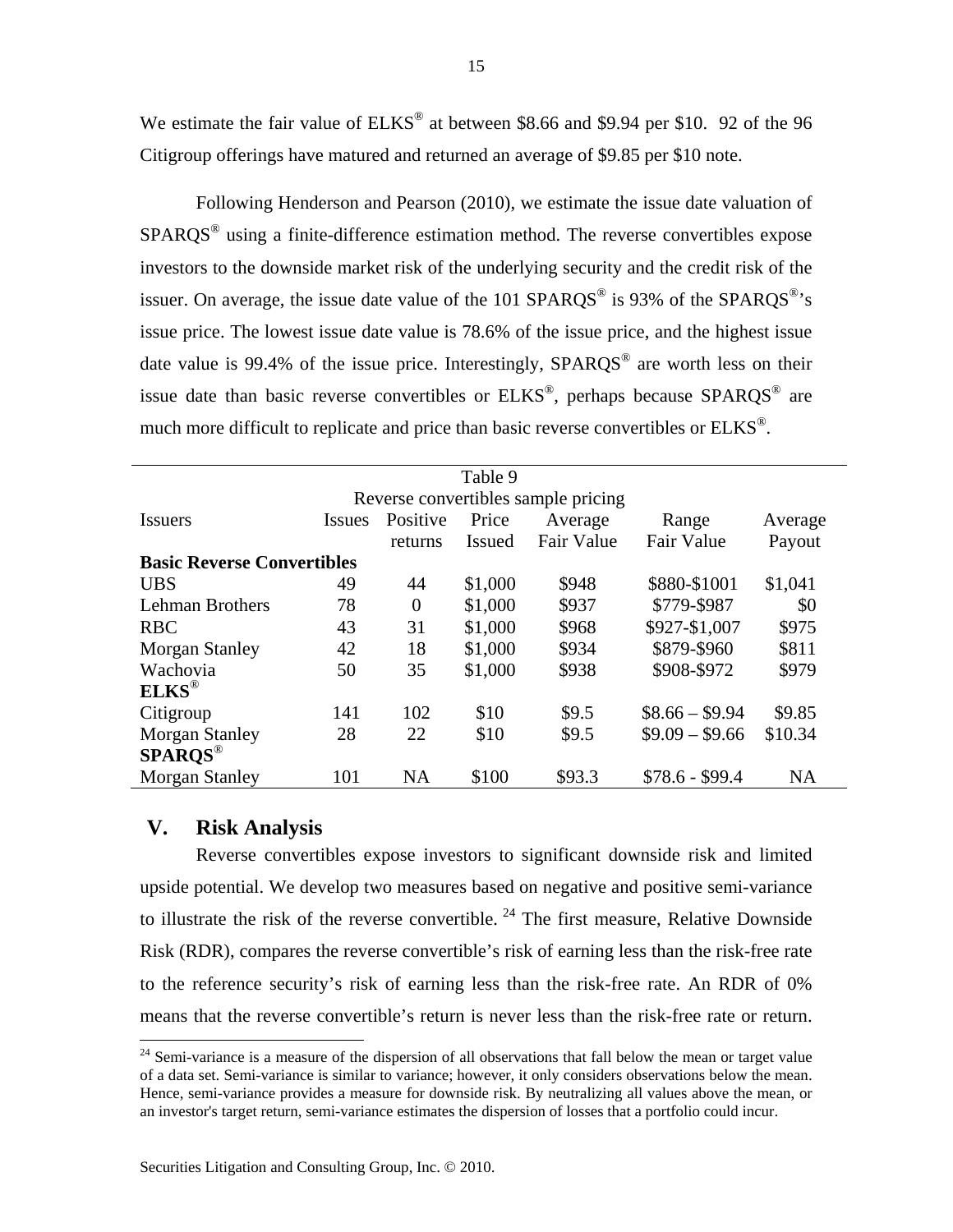Conversely, an RDR of 100% means that the reverse convertible exposes investors to the same risk of earning less than the risk-free-rate that the investors would experience if they invested in the reference security. $25$ 

We follow Nawrocki (1999) to calculate the RDR and use simulations to evaluate the RDR of reverse convertibles. We simulate 50,000 price paths for each structured product's underlying security, and use the simulated price paths to calculate 50,000 holding period returns for each reference security and its associated structured product. Table 10 presents summary statistics for the RDR of the 344 reverse convertibles in our sample. The data indicates that, on average, reverse convertibles are exposed to 74% of the reference security's downside risk.

| Table 10                                                             |            |      |            |      |        |  |  |
|----------------------------------------------------------------------|------------|------|------------|------|--------|--|--|
| Relative Downside Risk ("RDR") and Relative Upside Potential ("RUP") |            |      |            |      |        |  |  |
|                                                                      | <b>RDR</b> |      | <b>RUP</b> |      | Issues |  |  |
|                                                                      | Range      | Mean | Range      | Mean |        |  |  |
| Reverse convertibles                                                 | 60%-88%    | 75%  | 8%-40%     | 18%  | 262    |  |  |
| $ELKS^{\circledR}$                                                   | 67%-84%    | 74%  | 11%-39%    | 24%  | 169    |  |  |

Relative Upside Potential (RUP) compares the reverse convertible note's possibility of earning more than the risk-free interest rate to the reference security's possibility of earning more than the risk-free rate. A RUP of 0% means that the reverse convertible note's return never exceeds the risk-free rate of return, regardless of what the reference security's return is.<sup>26</sup> A RUP of 100% means that investors enjoy the same upside potential above the risk-free-rate as if they had invested in the reference stock rather than the reverse convertible note.

The RUP of basic reverse convertibles is generally substantially lower than 100% as reverse convertibles do not participate in any of the gains of the reference security. The RUP of reverse convertibles really measures how much the reverse convertible's coupon payments exceed the risk-free rate or return. The RUP of ELKS® reflects both the

 $25$  The RDR of reverse convertibles is generally less than 100% because the reverse convertibles' trigger feature, which prevents the issuer from exercising its option(s) unless the reference security drops below a

 $26$  Any investment with an RUP of 0% and a non-zero RDR would be a poor investment, as it would expose the investor only to potential losses but not commensurate the investor with any gains.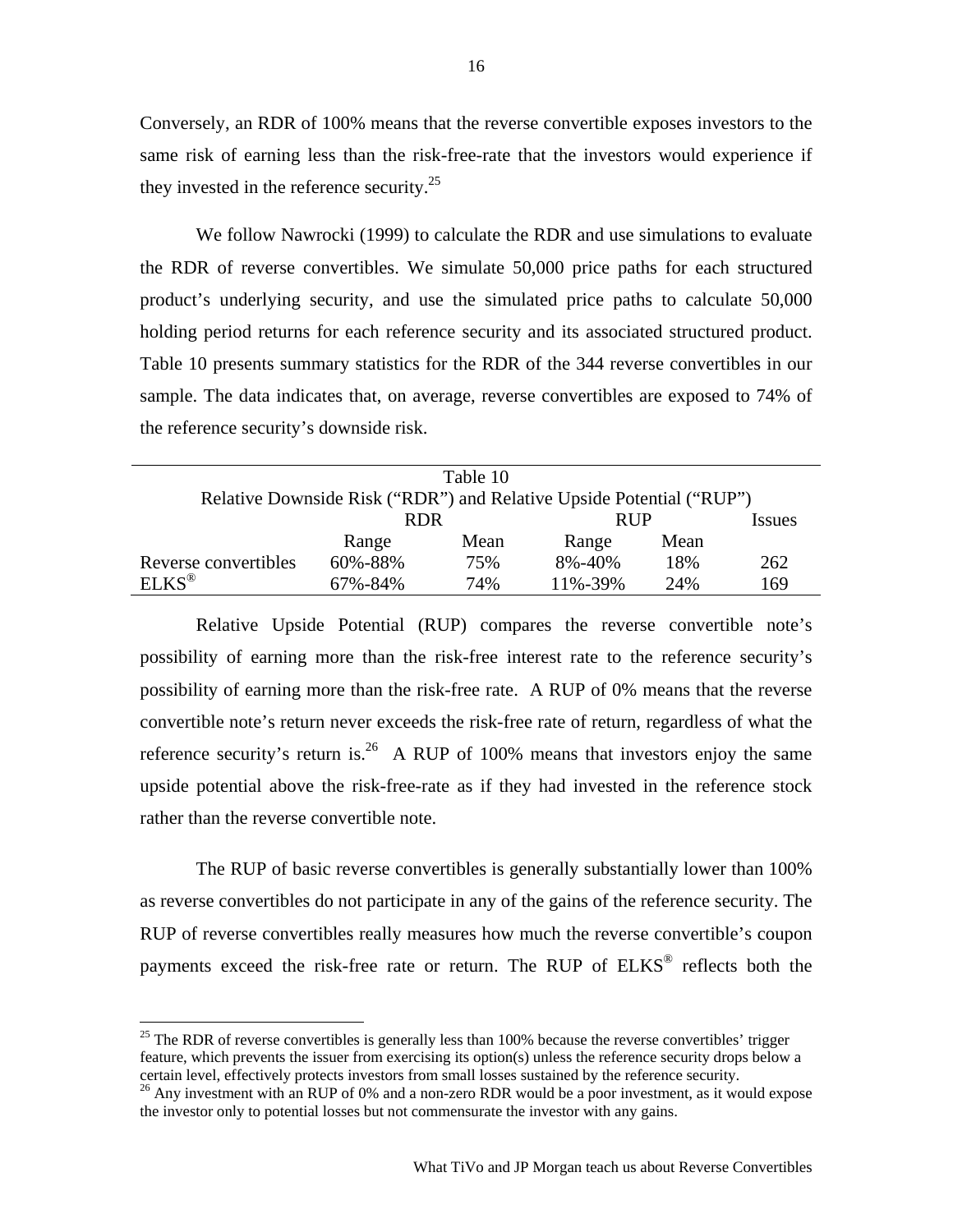difference between the coupon payment and the risk-free rate of return and the  $ELKS^{\circledast}$ exposure to the reference security's upside potential.

It might seem that the average RUP of  $ELKS^{\circledast}$  would be substantially higher than that of basic reverse convertibles since the ELKS® allows an investor to participate in the reference security's gains if the reference security falls and then rises back above the issue-date price. However, we find that the RUPs of  $ELKS^{\omega}$  and basic reverse convertibles are indistinguishable. This lack of upside benefit is because  $ELKS^{\circledast}$  have smaller coupon payments than basic reverse convertibles and because there is little value in the exposure to the reference security's upside potential once the security's price has fallen enough to cause the note to convert into stock.

On average, reverse convertibles share a large portion of the reference security's risk of returning less than the risk free rate, while sharing only a small portion of the likelihood of returning more than the risk free rate.

### **VI. Conclusions**

Reverse convertibles are common structured products which have payoffs that are relatively easily replicated and hence are simple to value. After estimating the issue date value of 2,111 reverse convertibles we find that, on average, the reverse convertibles were only worth 93% of their offering price. Of these 2,111 notes, 492 have matured which allows us to calculate their realized yield to maturity. The yield to maturity, which is the discount rate that makes the present value of the reverse convertible note's actual cash flows equal to the note's issue price, is on average -25.6%. The realized yields to maturity range from -99.99% to 46.1%. These numbers highlight the high, unnecessary costs incurred by investors buying reverse convertibles.

The vast majority of reverse convertibles could have been replicated for less than the reverse convertible note's issue price. Given the complex nature of the products' payoffs, the unsophisticated clientele to which they were sold, and the lack of a secondary market to correct the mispricing, it is quite likely that these reverse convertibles were sold at a premium because investors did not fully the understand the products and their risks.